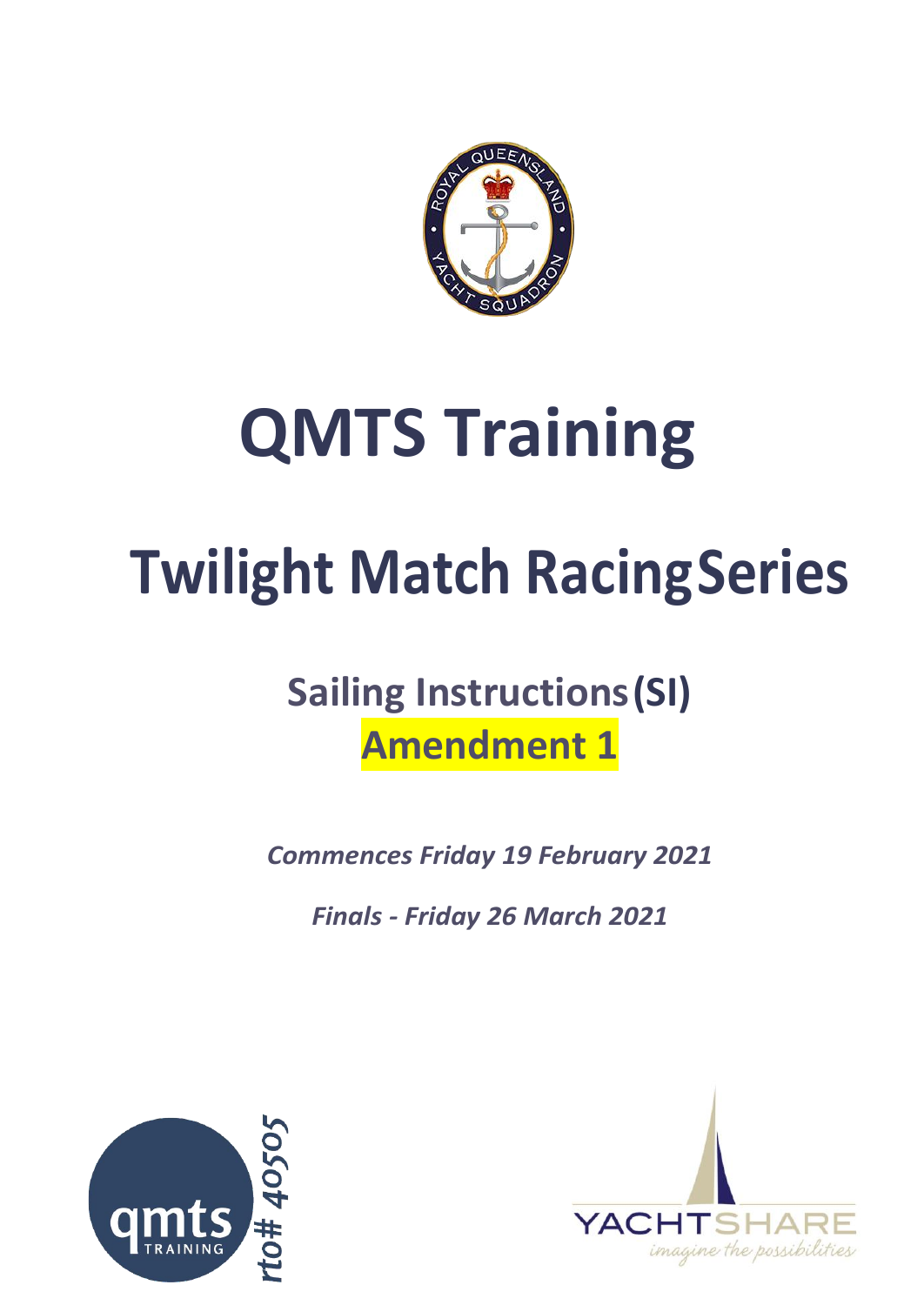#### **QMTS Training/Yachtshare Twilight Match Racing Series**

#### Abbreviations:

| RC – Race Committee           |                                        |
|-------------------------------|----------------------------------------|
| OA – Organising Authority     | NA – National Authority                |
| RRS - Racing Rules of Sailing | SI-Sailing Instructions                |
| PC – Protest Committee        | NOR – Notice of Race                   |
| CU – Chief Umpire             | RQYS - Royal Queensland Yacht Squadron |
|                               |                                        |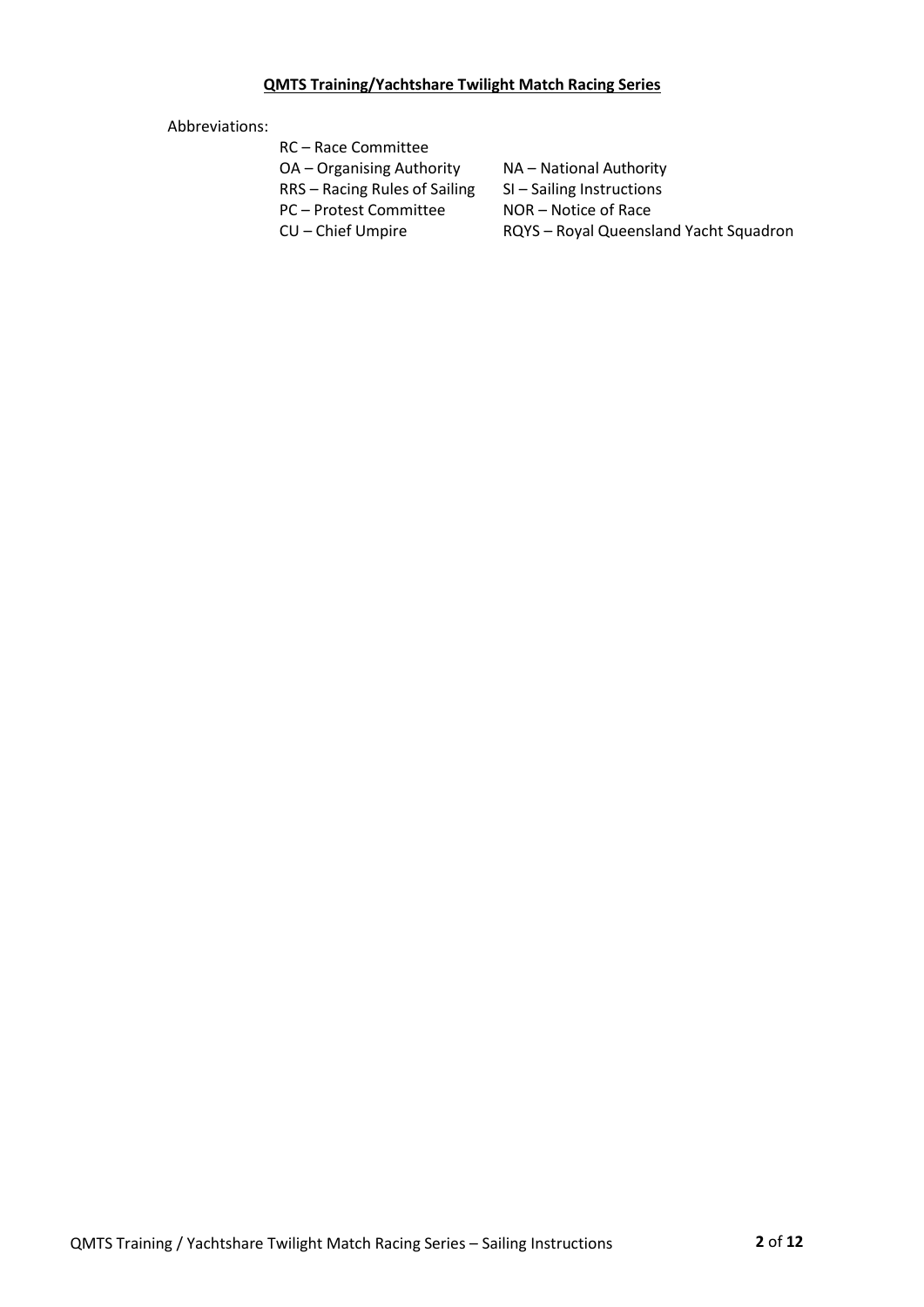#### **1 RULES**

- 1.1 The Event will be governed by:
	- (a) The 'rules' as defined in the RRS 2021 2024, including Appendix C.

(b) The rules for Handling Boats (SI Addendum C), which also applies to any practice sailing and sponsor races.

(c) Class rules will not apply.

- 1.2 Add to RRS 41: (e) help to recover from the water and return on board a crew member provided the return on board is at the approximate location of the recovery.
- 1.3 Add after the first sentence of Appendix A5: 'When one of the boats in a match fails to sail the course in accordance with RRS 28.1, she shall be scored DNF without ahearing.'
- 1.4 Delete RRS C6.3 and replace with: A boat intending to request redress because of circumstances that arise while she is racing or in the finishing area, shall clearly display a red flag as soon as possible after she becomes aware of those circumstances, but no later than two minutes after finishing or retiring.
- 1.5 When the umpires proceed under RRS C8.6 they will follow the guidance in SI Addendum E.
- 1.6 Add RRS C7.2 (g): if one boat has finished and the other boat has an outstanding penalty, the umpires may cancel the outstanding penalty.

#### **2 ENTRIES and ELIGIBILITY**

- 2.1 The competition is opened to teams of 3 (three), 4 (four) or (5) five persons. Entries will be restricted to the first 10 teams who complete all entry requirements including payment of all fees.
- 2.2 To remain eligible the entire crew shall complete registration, pay an entry fee of \$150.00, pay a damage deposit of \$500.00 before 1200hrs on Thursday 18<sup>th</sup> February 2020 unless extended by the OA.
- 2.3 The damage deposit is the limit of liability of each skipper for each incident. In the event that deduction is made from the deposit, the skipper will be required to restore the deposit to the original value to maintain eligibility.
- 2.4 Each skipper is responsible for the damage or loss to their boat unless responsibility is otherwise assigned by the umpires.
- 2.5 After the warning signal for a match the registered skipper shall not leave the helm, except in an emergency.
- 2.6 When a registered skipper is unable to continue in the event, the OA may authorise an original crew member to substitute.
- 2.7 When a registered crew member is unable to continue in the event, the OA may authorise a substitute, a temporary substitute or other adjustment.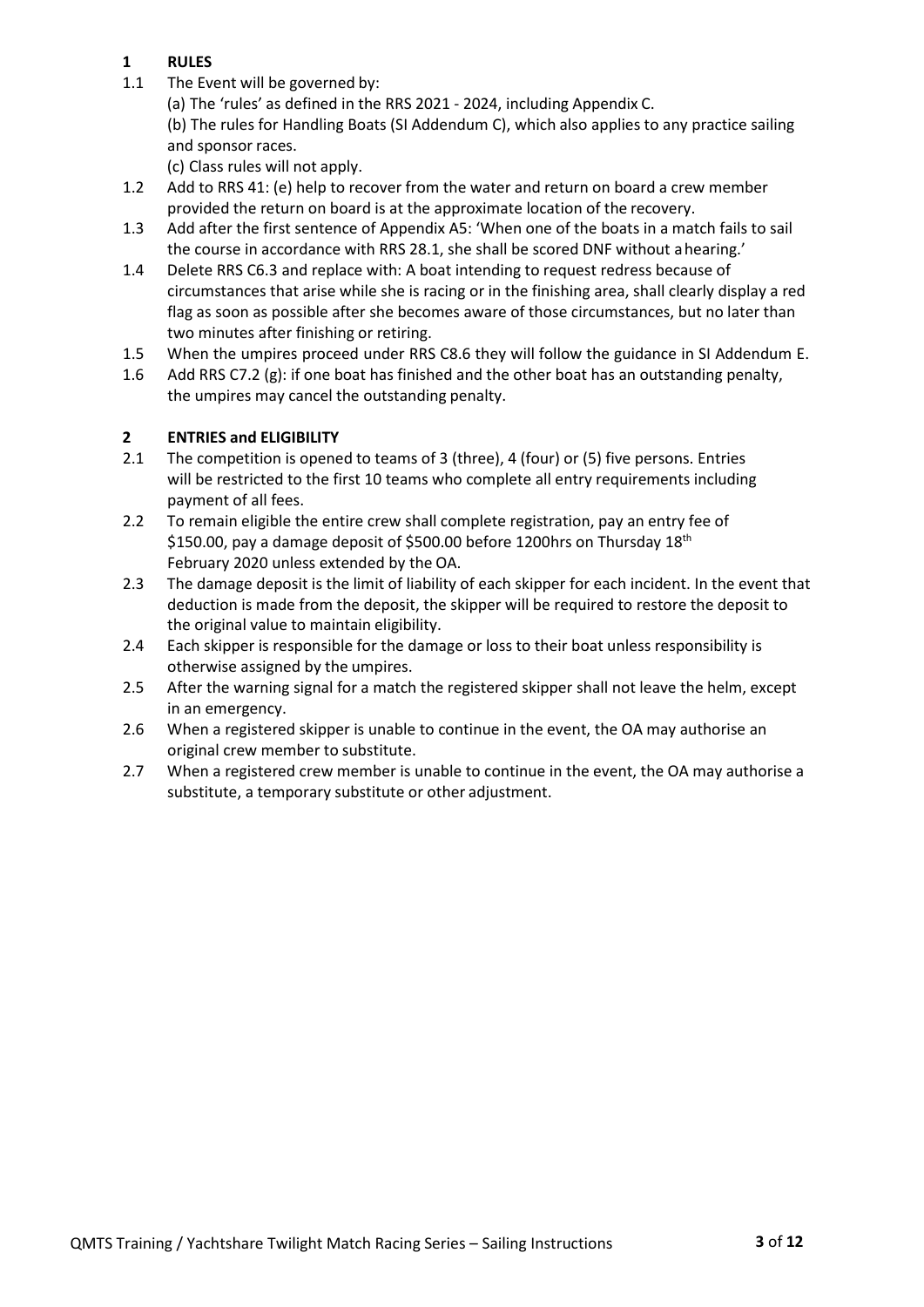#### **3 COMMUNICATIONS WITH COMPETITORS**

- 3.1 Notices to competitors will be posted on the official RQYS on-line notice board no later than 30 minutes prior to boats departing RQYS moorings.
- 3.2 Signals made ashore will be displayed from the yard arm of the main flag mast located on the RQYS front lawn.
- 3.3 Flag AP over H displayed ashore means 'boats shall not leave the RQYS pond area, but shall wait for further instructions'. The attention signal will be made not less than 45 minutes after removal. This changes RRS "race signals".
- 3.4 Skippers shall attend all daily briefings at 1400hrs each Friday of the Regatta in the RQYS Cafe, unless excused by theOA.
- 3.5 The first meeting with the umpires will be held after the first daily briefing.

#### **4 AMENDMENTS TO SAILING INSTRUCTIONS**

- 4.1 Amendments to the SI made ashore will be posted at least one hour before the start of any race affected and will be signed by the RC and the CUrepresentatives
- 4.2 Flag L over the numeral pennant of the most recent amendment will be displayed ashore each day until the boats have departed for the race course.
- 4.3 Amendments made afloat will be signalled by the display of flag 3rd substitute with three sound signals. An umpire may communicate these either verbally or in writing.

#### **5 BOATS and SAILS**

- 5.1 (a) The event will be sailed in Elliott 6mkeelboats.
	- (b) The sails to be used will be allocated by the RC.
- 5.2 The sail combination to be used will be signalled from the RC vessel with or before the attention signal. The signals will have the following meanings:

| <b>Signal</b> | Sail combination to be used                                                            |
|---------------|----------------------------------------------------------------------------------------|
| No Signal     | Main, jib & asymmetrical spinnaker                                                     |
| Code flag J   | Main & jib                                                                             |
|               | Arthur and the start and article and articles are all the starts of the first than the |

- 5.3 Other restrictions or instructions may be given to the boats verbally by an umpire. Flag 3rd substitute is not required.
- 5.4 The RC will decide which boats are to be used for each stage and when they decide a boat should not be used, the skipper assigned that boat will be given the temporary use of another boat.
- 5.5 The OA may permit a substitute boat when it is satisfied that the original boat is damaged and that repairs in the time available are not practical.

#### **6 IDENTIFICATION and ASSIGNMENT OF BOATS**

- 6.1 Boats will be identified by boat sponsor names.
- 6.2 Boats will be drawn at the beginning of each stage or as decided by the RC.
- 6.3 Boats will be exchanged in accordance with the pairing list and race schedule.

#### **7 CREW MEMBERS, NUMBER and WEIGHT**

- 7.1 The total number of crew, including the skipper, shall be a maximum of five.
- 7.2 All registered crew shall sail all matches unless permission for change is given under SI 2.6 or 2.7.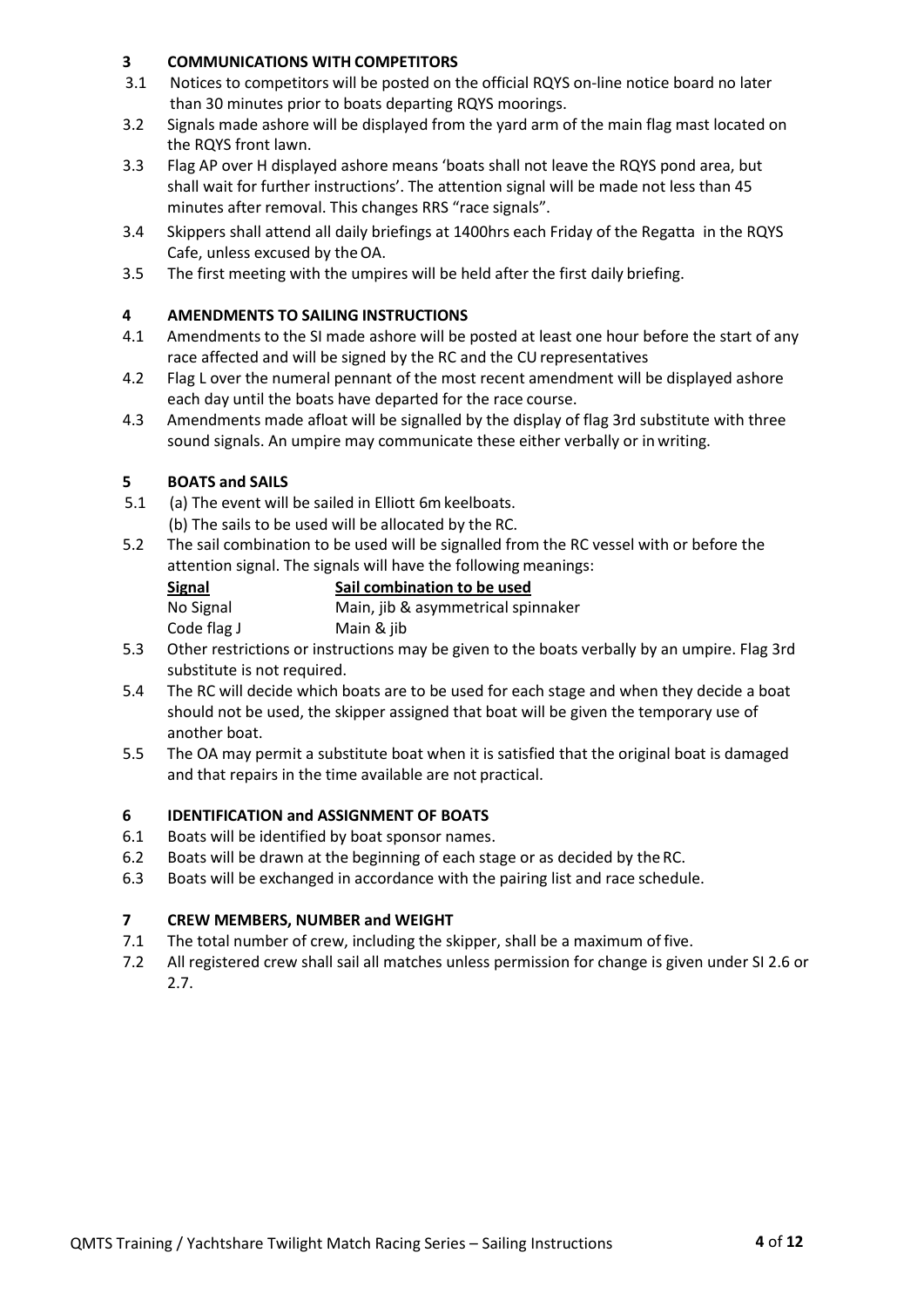#### **8 EVENT FORMAT and STARTING SCHEDULES**

- 8.1 The event format and match pairing lists are detailed in SI Addenda A and B. The matches to be sailed in a flight will be displayed in order of starting on the RC vessel.
- 8.2 The racing days are scheduled as Friday 19 February Friday 26 March 2021.
- 8.3 The intended time of the first attention signal each day will is 1500hrs.
- 8.4 The number of flights to be sailed each day will be determined by the RC.
- 8.5 Each subsequent flight will be started as soon as practicable after the previous flight. The attention signal (International Code Flag F) for the first match of a subsequent flight may be given before the finish of the last match of the previous flight.
- 8.6 In a knock-out series between two skippers:

(a) The highest placed skipper from Stage 1 in each match will be assigned the starboard entry for the first match.

(b)Skippers will alternate assigned ends for each match thereafter.

(c) When a series has been decided further matches between these two skippers will not be sailed.

(d) Crews will exchange boats after odd matches of the series unless otherwise agreed by both skippers.

- 8.7 When, in a knock out series, a winner of a particular series has been determined subsequent matches will be brought forward to eliminate blank starts. Competitors will be advised verbally by an umpire.
- 8.8 The RC may change the format, terminate any stage or the event when, in its opinion, it is impracticable to attempt to hold the remainder of matches under the existing conditions or in the remaining time scheduled. Early stages may be terminated in favour of laterstages.

#### **9 RACING AREA**

**9.1** Racing is scheduled to be conducted in the vicinity of the RQYS Bay Lookout.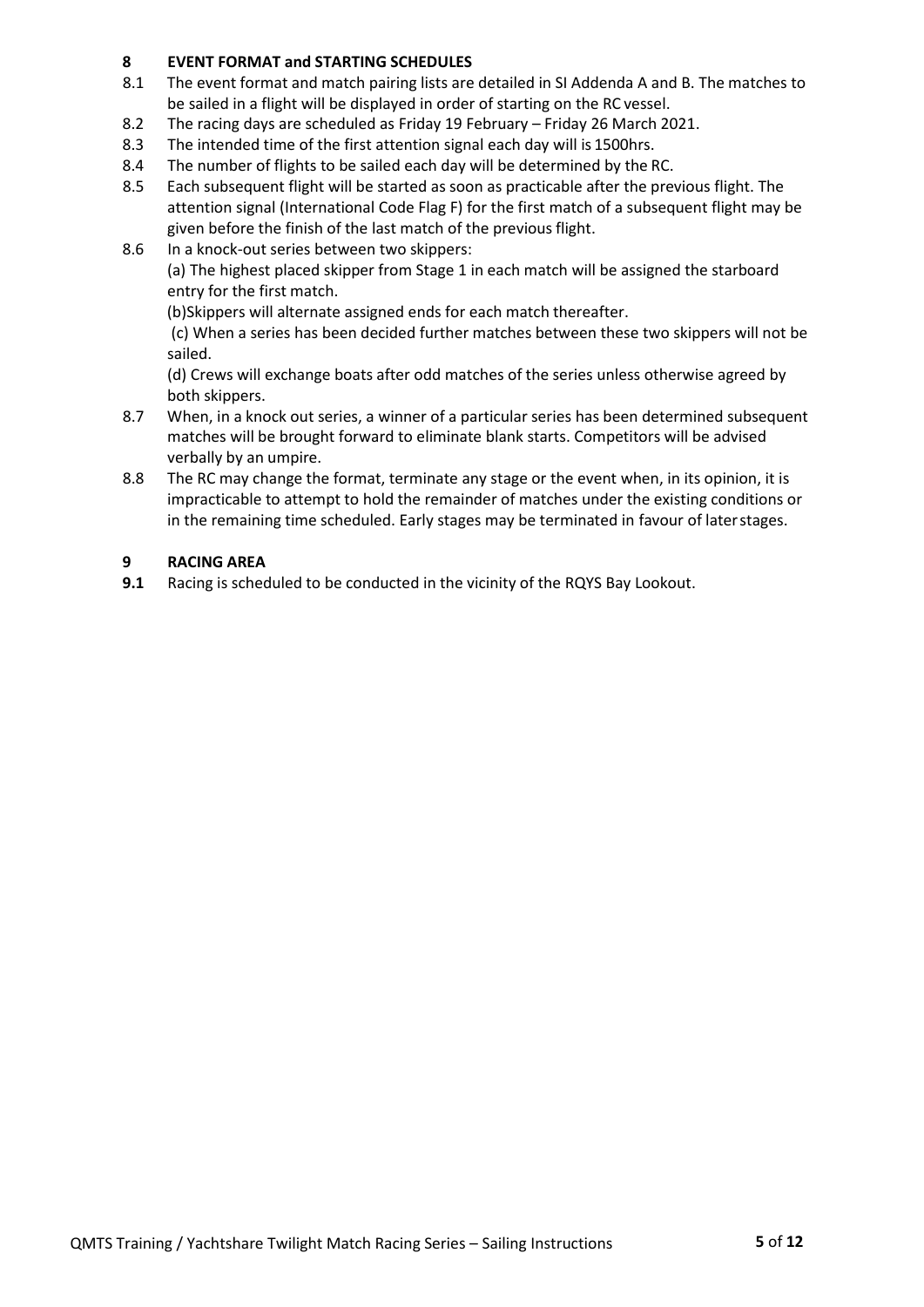#### **10 COURSE**

#### **10.1 Configuration, Signals and Course to Be Sailed**

| (a) Configuration (not to scale) | Mark $1$ $\bullet$ |               |
|----------------------------------|--------------------|---------------|
|                                  |                    |               |
| <b>Gate Marks</b>                | 25 <sup>o</sup>    | O2P           |
| Start/Finish Line                |                    | ------------- |

#### **10.2 Signals and Course to be Sailed**

(a) Mark 1 shall be laid to windward of the starting line and rounded to starboard. (b) Marks 2S and 2P are a gate and shall be laid not less than 50m to windward of the starting/finishing line. When a boat passes through the gate it shall leave either Mark 2P to port or Mark 2S to starboard.

(c) Course signals will be displayed from the RC vessel, at or before the warning signal.

| <b>Signal</b> | <b>Course</b>                                 |
|---------------|-----------------------------------------------|
| No Signal     | Start - Mark 1 - Mark 2S/2P - Mark 1 - Finish |
| S             | Start - Mark 1 – Finish                       |

#### **10.3 Description of Marks**

(a) The RC vessel will be identified by the RQYS burgee.

- (b) The starting/finishing line mark will be a black and white checked inflatable buoy.
- (c) Marks 1, 2S and 2P will be orange inflatable buoys.
- (d) Replacement marks will be a green inflatable buoy OR a white inflatable buoy (ADD) Purple Inflatable buoy or a Yellow Inflatable Buoy.

#### **10.4 Starting/Finishing Line**

(a) The starting/finishing line will be a straight line between the course side of a starting/finishing mark and the staff displaying a black and white checked flag on the RC vessel.

#### **10.5 Abandonment and Shortening**

(a) RRS 32 is deleted and replaced with: 'After the starting signal, the RC may abandon or shorten any match for any reason, after consulting with the match umpires when practical.' (b) Within a flight, when a visual signal is displayed over a numeral pennant, the signal applies to that match only.

#### **11 BREAKDOWN and TIME FOR REPAIRS**

- 11.1 Before the attention signal of a flight, within two minutes of finishing or within five minutes of changing into a new boat, whichever is later, a boat may display a green flag to signal breakdown or damage to the boat, her sails or injury to her crew and request a delay to the next start. She shall proceed as soon as possible to a position just to leeward of the RC vessel and remain there, unless otherwise directed.
- 11.2 The time allowed for repairs will be at the discretion of the RC.
- 11.3 After the attention signal of a flight, a match will not be postponed or abandoned due to breakdown unless the breakdown signal was displayed as required by SI 11.1.
- 11.4 Except when RRS 62.1(b) applies, failure to effect repairs in the time allowed, or breakdowns after the attention signal shall not be grounds for redress. This changes RRS 62.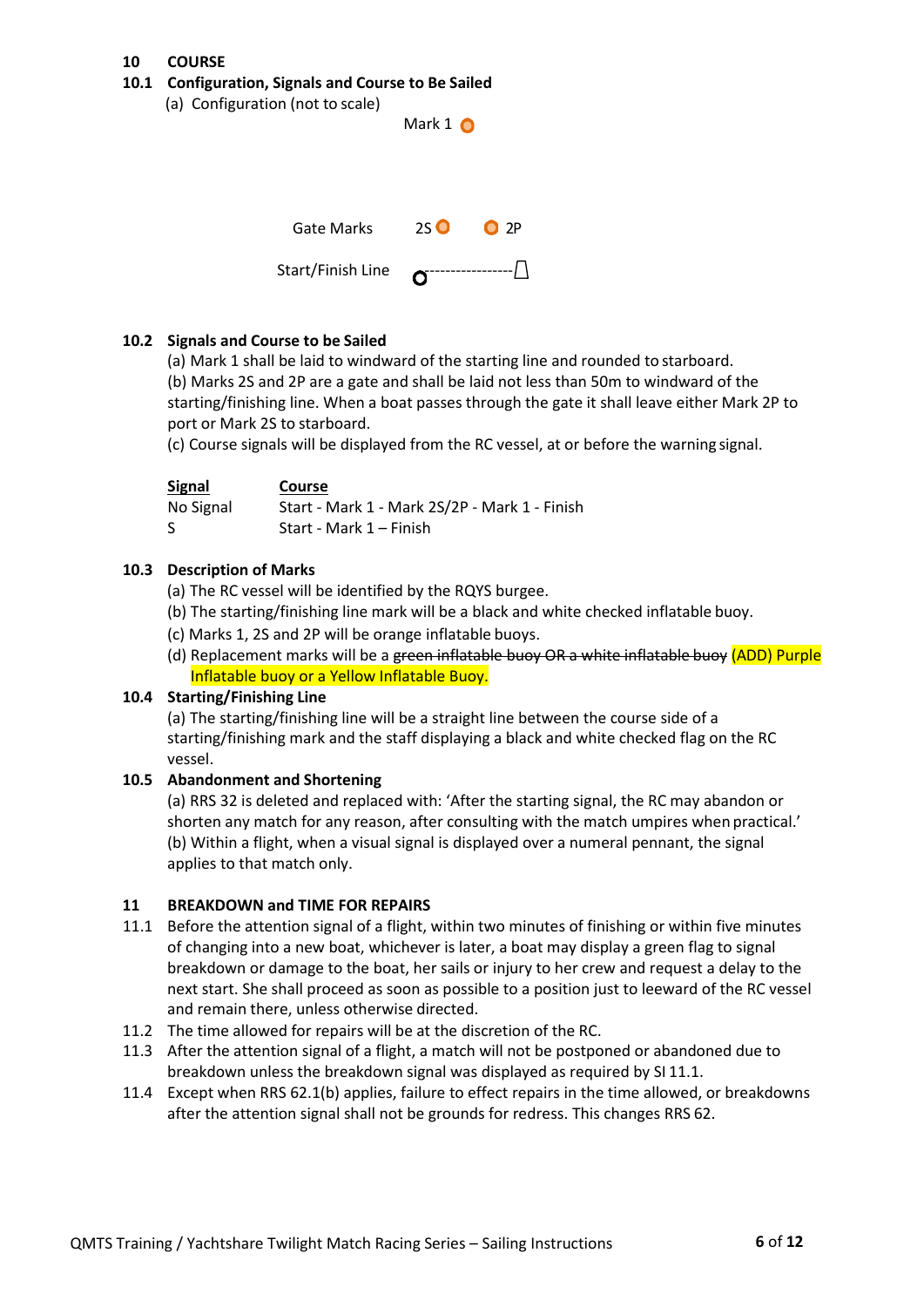#### **12 STARTING PROCEDURE**

- 12.1 The attention signal will be displayed 7 minutes before the first starting signal in each flight. This changes RRS C3.1.
- 12.2 Match warning signals will be numeral pennants.
- 12.3 The next flight number will be displayed on a course board from the RC vessel.
- 12.4 When a match cannot start at its intended time, the signals and starts of the following matches will remain as originally scheduled, leaving a blank start for the pair not starting. The warning signal for a blank start will be a pink flag and there will be no other signals for the blank start.

#### **13 CHANGE OF POSITION OF THE WINDWARD MARK**

13.1 Changes to the course will be made by setting a replacement Mark 1.

#### **13.2 Change of Course Signals (changes RRS 33 and Race Signals)**

(a) The display of Flag C and a coloured flag with repetitive sounds means that 'the windward mark has been moved. Sail to a mark of the same colour as the flag'. (b) When a change of course after starting only affects some matches, these will be designated by the appropriate numeral pennant.

#### **13.3 Signalling vessel**

(a) When a change of course is made for the first leg, the signal will be displayed from the RC vessel with the preparatory signal for each match affected. The preparatory signal will be followed by a series of repetitive sound signals.

(b) When a change of course is signalled after the first leg it will be displayed from a vessel in the vicinity of Marks 2S/2P.

#### **14 TIME LIMIT**

A boat that does not finish within 5 minutes after her opponent has completed the course and finished will be scored DNF. This changes RRS 35 and A5.

#### **15 PRIZES**

Finals prizes will be presented after racing on Finals Day - (a) 1 st \$500.00 (b) 2 nd \$300.00 (c) 3 rd \$150.00 (d) 4 th \$50.00

#### **16 CODE OF CONDUCT**

- a. Competitors shall comply with any reasonable request from any official, including attendance at official functions, co-operation with event sponsors and shall not behave so as to bring the event into disrepute.
- b. Competitors shall handle the boats and equipment with proper care and seamanship and in accordance with SI Addendum C and D.
- c. The following actions by skippers and/or crew while racing may be considered a breach of sportsmanship under RRS C8.3(c) and may result in an umpire initiated penalty under RRS C5.2, C5.3 or C5.4:
	- i. Excessive attempts to verbally coerce, coach or influence umpire decisions;
	- ii. Repetitive or on-going objection to an umpire decision (verbal orotherwise);
	- iii. Abuse of umpires before or after a decision (See also MR Call M4).
- d. Breaches of this SI may also be referred to the PC. Any penalty will be at the discretion of the PC and may include exclusion from further participation in the event, the withdrawal of any prize money or the withholding of deposits.
- e. Gross breaches of this SI may be referred to the PC by the OA for action under RRS 69.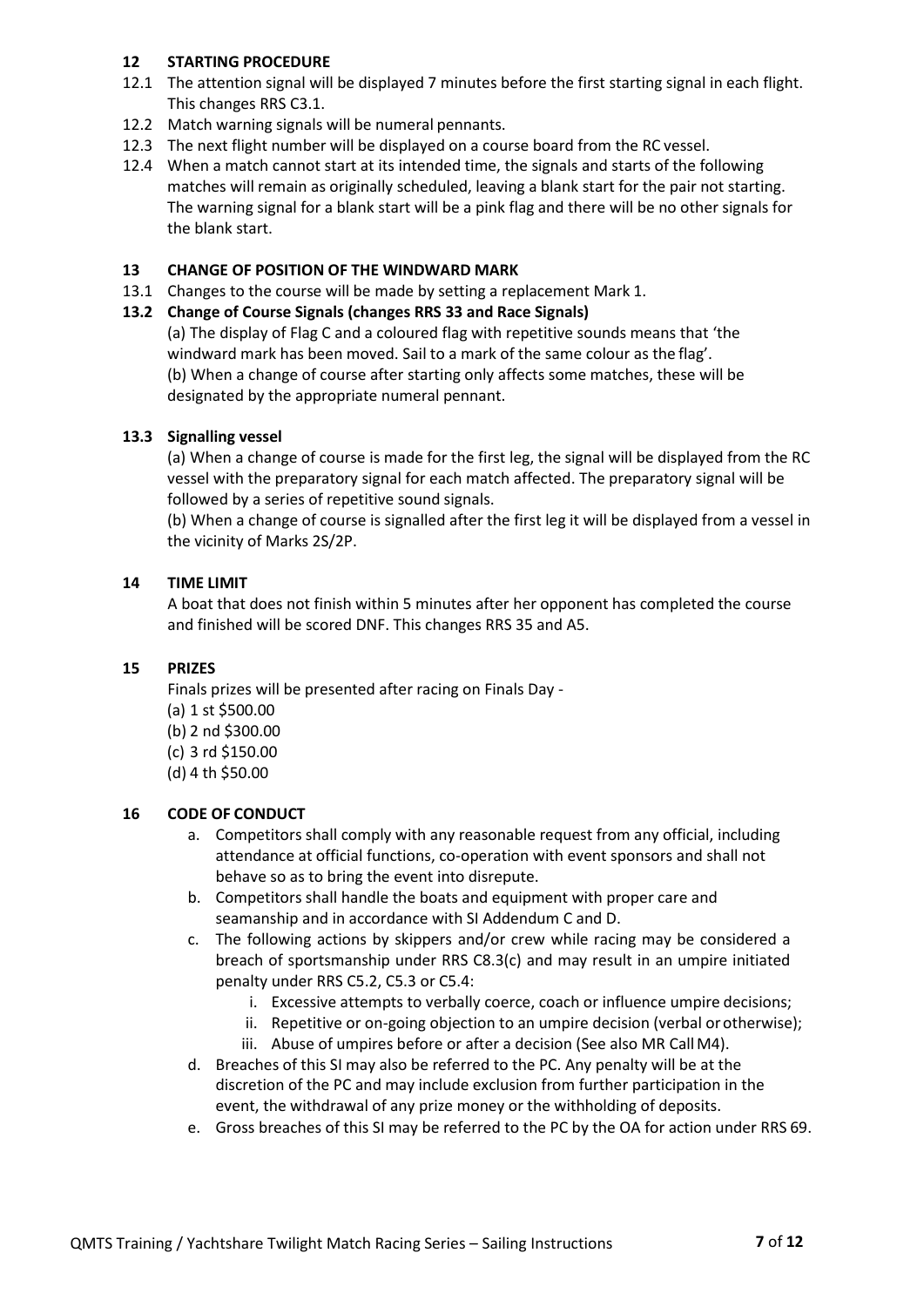#### **17 DISCLAIMER**

- f. All those taking any part in the event do so at their own risk. By entering the event competitors acknowledge this and release the OA, its sponsors and respective officers, employees, volunteers and members from all liability.
- **g.** The OA draws specific attention to RSS Fundamental Rule 4, which states: **"The responsibility for a boat's decision to participate in a race or to continue racing is hers alone."**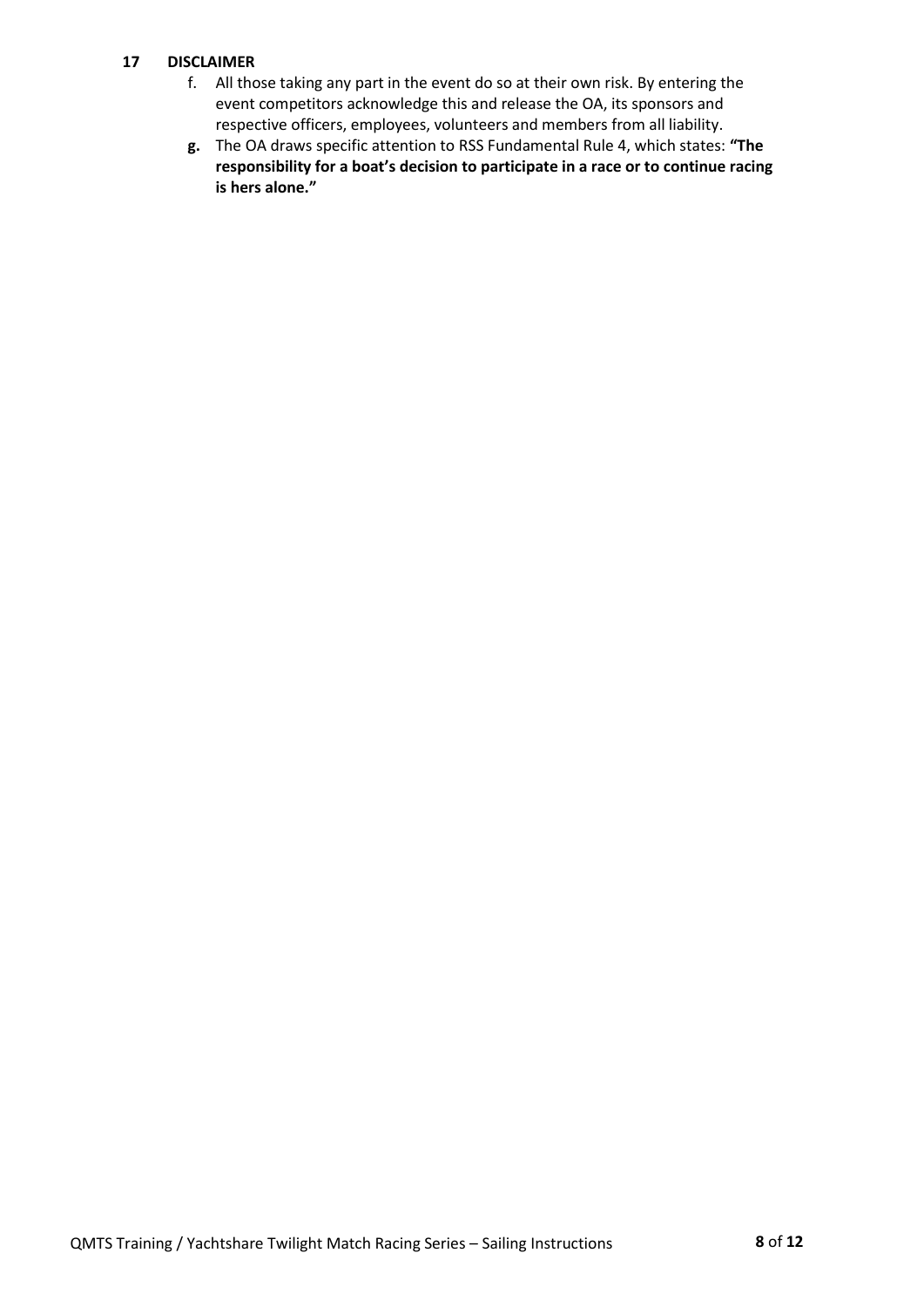#### **SI ADDENDUM A – LIST OF ENTERED SKIPPERS**

**Brett Whitbread – Puma Pants Anton Prange - Altercation Paul Andrew – Jopa Mari Xavier Doerr – Baby Aramex Ross Tomkins – Agitation Rilke De Vos – De Ruyters Stephen Chelli – The Peanuts**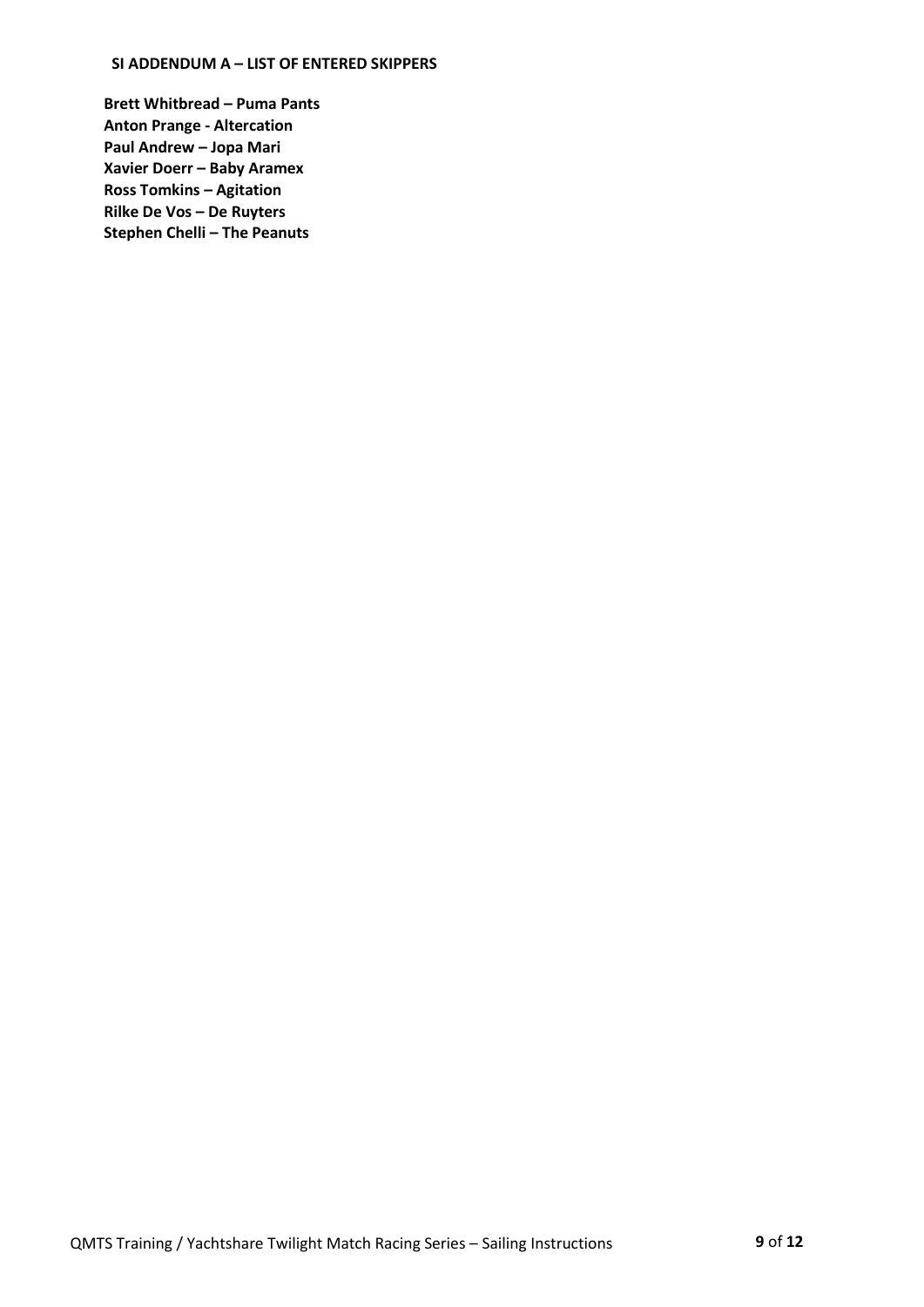#### **EVENT FORMAT**

### **1.1 Stage 1 –Round Robins**<br>a) **Each skipper is schedule**

- Each skipper is scheduled to sail each other skipper as many times as possible.
- b) The four highest placed skippers after Stage 1 will advance to Stage 2.

#### **2. Stage 2 – Semi-Finals**

- 2.1 The four highest placed skippers from Stage 1 shall choose their opponent when requested to do so by the RC. Skippers will chose in order of their placings from Stage 1 (ie. 1<sup>st</sup> place chooses then 2<sup>nd</sup> place chooses etc).
- 2.2 The first two skippers to score at least 2 points shall advance to Stage 4. The other two skippers shall advance to Stage 3.

### **3. Stage 3 – Petit-Final**

The first skipper to score at least 2 points shall be awarded  $3<sup>rd</sup>$  place, the other  $4<sup>th</sup>$  place.

#### **4. Stage 4 – Final**

4.1 The first skipper to score at least 3 points shall be awarded  $1<sup>st</sup>$  place and regatta winner, the other 2<sup>nd</sup> place.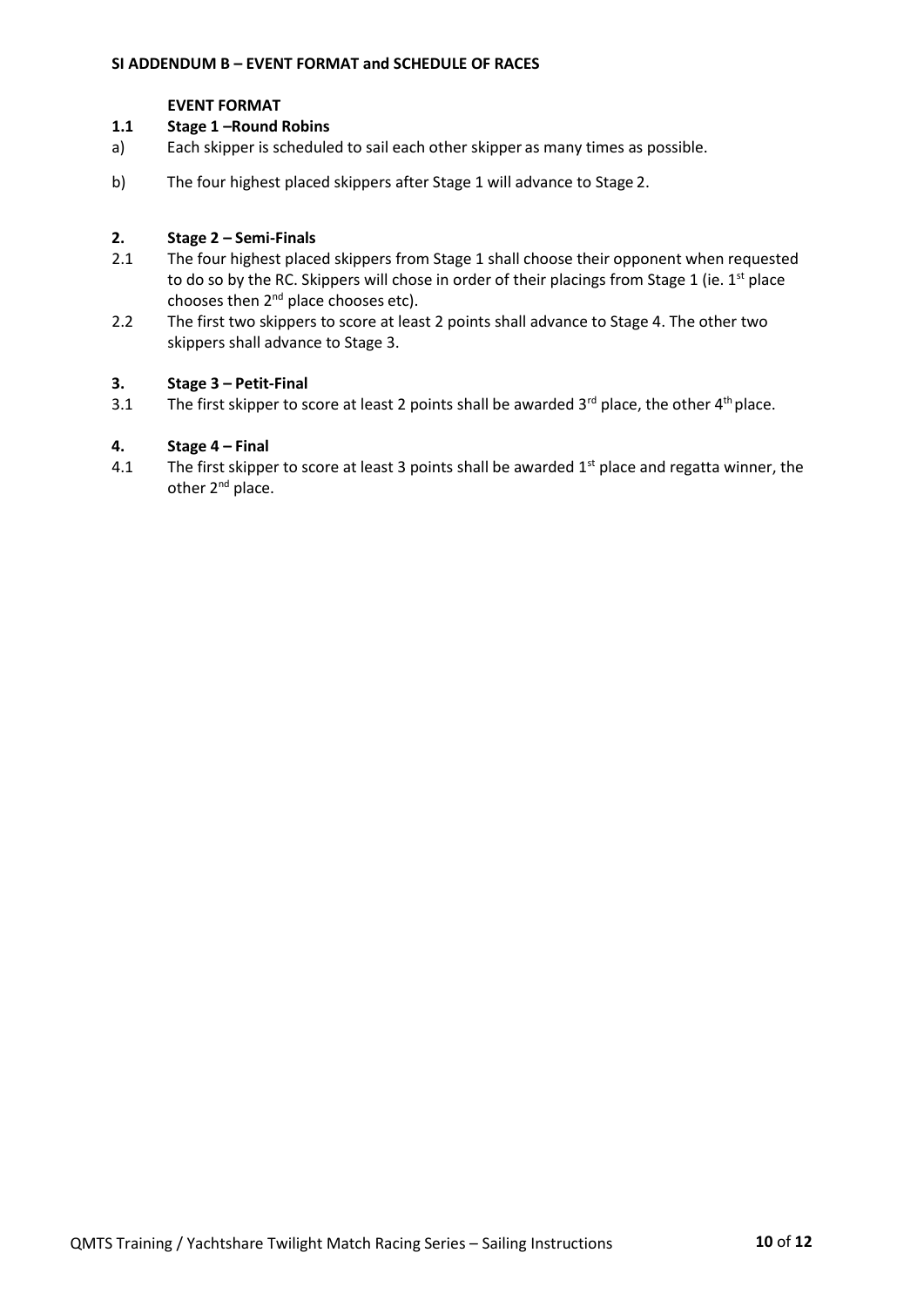#### **SI ADDENDUM C – HANDLING OF BOATS**

#### **1 GENERAL**

While all reasonable steps are taken to equalise the boats, variations will not be grounds for redress. This changes RRS 62.

#### **2 PROHIBITED ITEMS AND ACTIONS**

Except in an emergency or in order to prevent damage or injury, or when directed by an umpire otherwise, the following are prohibited:

- 2.1 Any additions, omissions or alterations to the equipment supplied.
- 2.2 The use of any equipment for a purpose other than that intended or specifically permitted.
- 2.3 The replacement of any equipment without the sanction of the RC.
- 2.4 Sailing the boat in a manner that it is reasonable to predict that significant further damage would result.
- 2.5 Moving equipment from its normal stowage position except when being used.
- 2.6 Boarding a boat without prior permission.
- 2.7 Taking a boat from its berth or mooring without having paid the required damage deposit or having permission from the RC, or, on race days, while 'AP' is displayed ashore.
- 2.8 Hauling out a boat or cleaning surfaces below the waterline.
- 2.9 Marking directly on the hull or deck with permanent ink, or using any tape that leaves a residue/ use of duct tape.
- 2.10 Using a flattener as a reef or using a reef line as an outhaul.
- 2.11 Cross winching foresail sheets.
- 2.12 Omitting any headsail car or turning block before sheeting onto a winch.
- 2.13 Adjusting or altering the tension of standing rigging.
- 2.14 Using a winch to adjust the mainsheet or vang.
- 2.15 Using the spinnaker pole to wing out the foresail.
- 2.16 Attaching lines to the fabric of spinnakers.
- 2.17 Perforating sails, even to attach tell tales.
- 2.18 Radio transmission (including mobile telephones), except to report damage or in response to a request from the RC.
- 2.19 The use of electronic equipment, unless permitted by SI C3.1.
- 2.20 The use of the shrouds (including any inner shrouds) above the lower bottle screw (turnbuckle) to facilitate tacking or gybing, or to aid the projection of a crew member outboard is prohibited
- 2.21 Having the bowsprit extended, except when in the process of setting, flying or taking down the spinnaker. The bowsprit shall be fully retracted at the first reasonable opportunity after taking down the spinnaker. A boat that does not retract the bowsprit fully may be warned and given an opportunity to correct the error.
- 2.22 Removing the bowsprit retrieval line knot from the spinnaker bag
- 2.23 Removal of towline from the bow
- 2.24 Pulling on the spinnaker pole boom holder to facilitate a tack or gybe
- 2.25 A breach of SI C2.20 or 2.21 is not open to protest by boats but is subject to action by umpires in accordance with RRS C8.2. This changes RRS C6.2 and C8.2.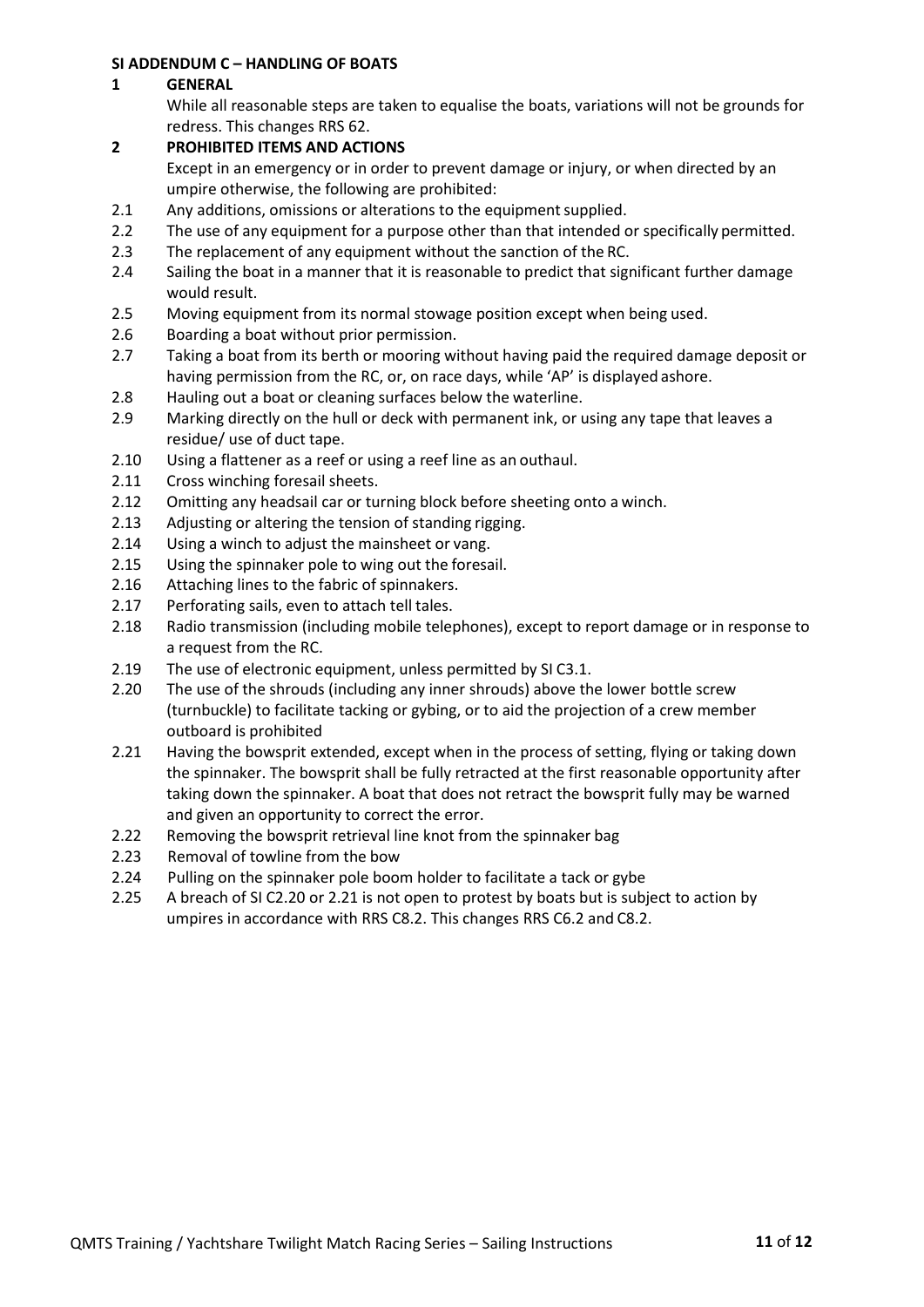#### **3 PERMITTED ITEMS and ACTIONS** – the following are permitted:

- 3.1 Taking on board the following equipment:
	- (a) basic hand tools
	- (b) line (elastic or otherwise of 4 mm diameter or less)
	- (c) marking pens
	- (d) tell-tale material (stick on only)
	- (e) hand held compasses, watches, timers and small personal video devises such as GoPro
	- (f) shackles and clevis pins
	- (g) velcro tape
	- (h) spare flags
	- (i) PFD's
- 3.2 Using the items in 3.1 to:
	- (a) prevent fouling of lines, sails and sheets
	- (b) attach tell tales (stick on only)
	- (c) prevent sails being damaged or falling overboard
	- (d) mark control settings
	- (e) make minor repairs and permitted adjustments
	- (f) make signals as per Appendix C6
	- (g) take videos for coaching purposes.

#### **4 MANDATORY ITEMS and ACTIONS**

The following are mandatory:

- 4.1 The completion of a written damage report before leaving a boat and submitting it to the RC, even if no damage or loss is recorded. Reports shall include any evidence of matters which could cause damage or disadvantage to the boat in future matches. When boat swaps are carried out on the water, the report should be made verbally to the RC as soon as possible.
- 4.2 At the end of each sailing day: (a) Rolling, bagging and placement of the sails as directed by a member of the OA. (b) Leaving the boat in the same state of cleanliness as when first boarded that day.
- 4.3 At the end of the each day for each boat competitors must clean the boat and wash down the boat with fresh water, remove all trash, tape and marks, and use the bucket and sponge provided to remove any water from the bilge.
- 4.4 Any request to alter, in any way, the equipment on a boat shall be in writing and worded to permit a yes/no answer.
- 4.5 Complying with any regulations, including speed restrictions and navigation marks, while leaving or returning to the berth or mooring.
- 4.6 A breach of items SI Addendum C 4.2, 4.3 and 4.7 will be considered as damage and the cost of rectification will be deducted from the damage deposit.
- 4.7 At the conclusion of racing, each team must return the following items:
	- Two blue flags
	- Two yellow flags
	- One Y flag
	- One red flag
	- One green flag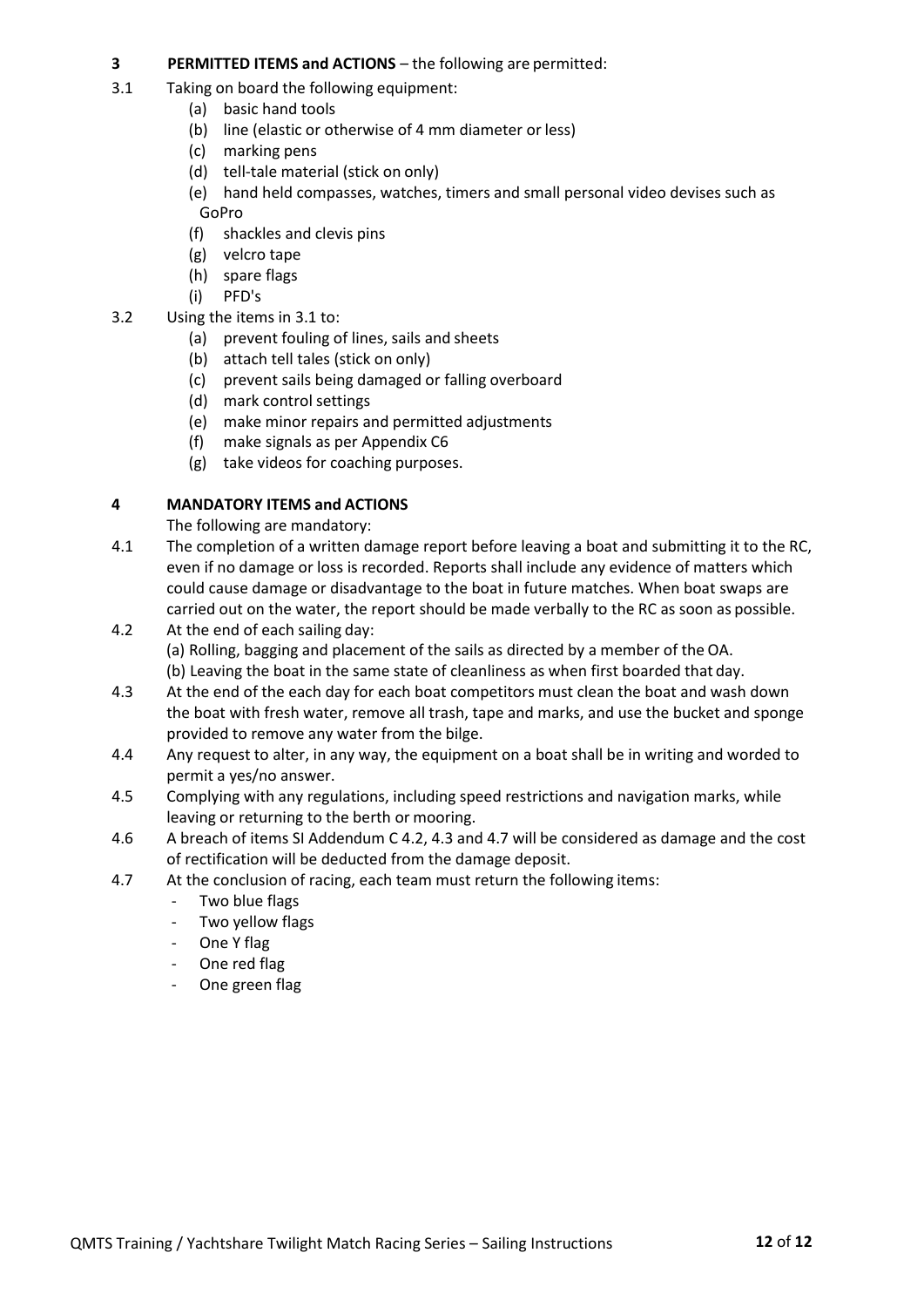#### **SI ADDENDUM D – EQUIPMENT LIST**

The following non-fixed items, provided by the OA, are to be carried on board at all times in their designated place while sailing. Any loss shall be reported on the daily damage report.

| <b>Sails and Sailing Equipment</b> | <b>Safety Gear, Tools and Other Equipment</b>           |
|------------------------------------|---------------------------------------------------------|
| Mainsail and set of battens        | One set of match racing flags                           |
| Headsail                           | Tow line                                                |
| Asymmetrical Spinnaker             | Bucket and lanyard with sponge                          |
| One winch handle                   | Two paddles                                             |
| Two spinnaker sheets               | Safety Kit (includes torch, knife, flares and first aid |
| One headsail sheet                 | kit)                                                    |
| Tiller extension                   | Any supplied tools                                      |
| Spinnaker Pole                     | Anchor, chain and line                                  |
|                                    | Two fenders                                             |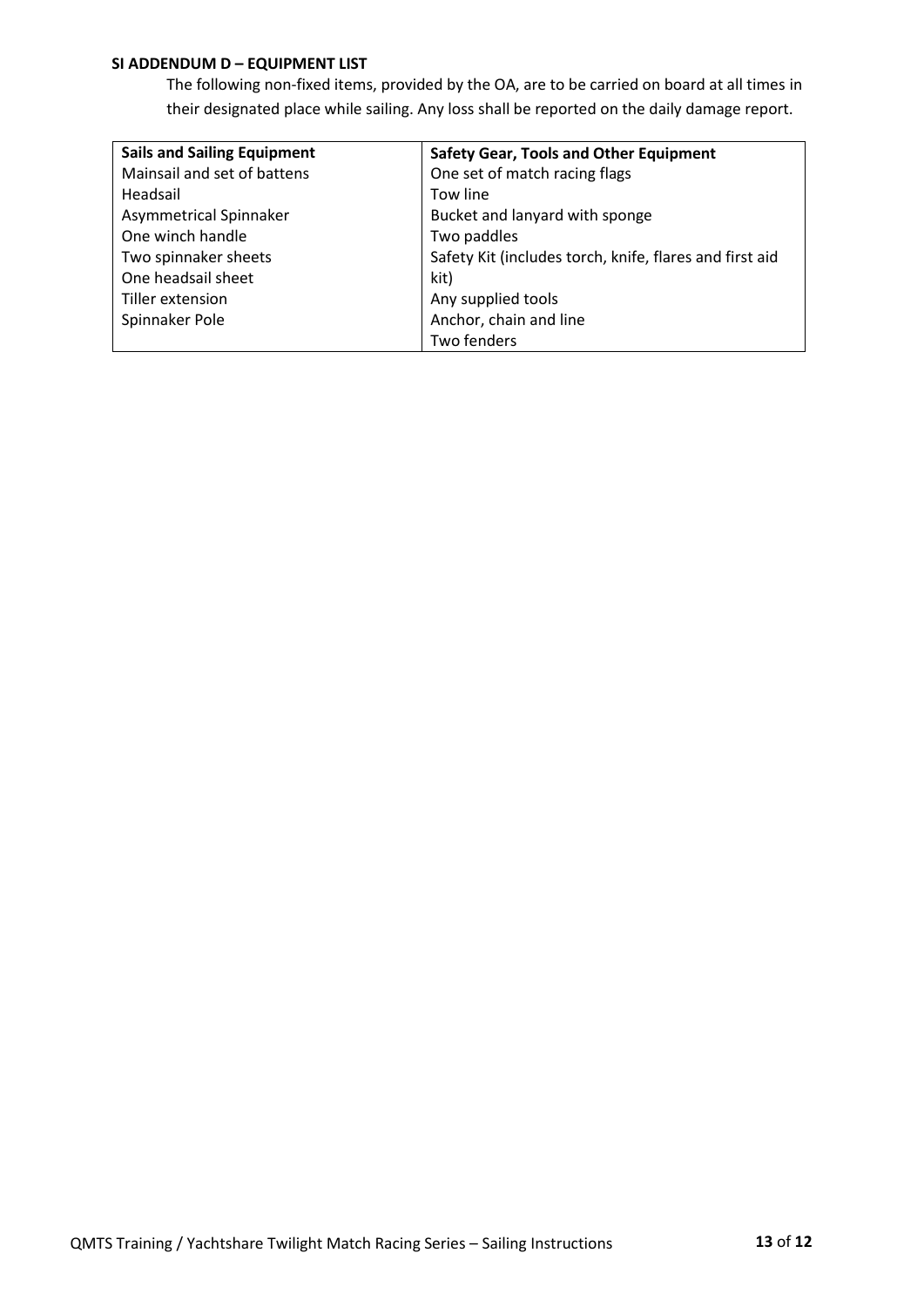#### **SI ADDENDUM E – DAMAGE PENALTIES**

#### **Match Racing Penalties for Damage resulting from contact between boats**

Appendix C6.6 and C8.6 permits the umpires or protest committee to decide the penalty when a boat breaks RRS 14. This document explains how damage will be assessed and gives general guidance on the appropriate penalty. When the protest committee has good reasons to do so, it may apply a different penalty.

Damage will be divided into 3 levels as shown in the following table:

| Level                        | <b>Extent</b>                                                                                          | <b>Effect</b>                                                                                                                                                                                                                             |
|------------------------------|--------------------------------------------------------------------------------------------------------|-------------------------------------------------------------------------------------------------------------------------------------------------------------------------------------------------------------------------------------------|
| Level A -<br>Minor<br>Damage | Does not significantly affect<br>the value, general<br>appearance or normal<br>operation of the boat.  | Boat may race without repair although some<br>minor surface work may be required after the<br>event. Repairs should not normally require more<br>than 1 hour of work.                                                                     |
| Level B -<br>Damage          | Affects the value and/or<br>general appearance of the<br>boat.                                         | The damage does not affect the normal operation<br>of the boat in that race but may need some<br>(temporary) work before racing again. Requires<br>more than 1 hour of work but should not normally<br>require more than 3 hours of work. |
| Level C -<br>Major<br>Damage | The normal operation of the<br>boat is compromised and its<br>structural integrity may be<br>impaired. | The boat will need some repair work before racing<br>again. Requires more than 3 hours of work.                                                                                                                                           |

#### **Point Penalties - to be applied without a hearing (this amends RRS C8.6);**

| Level | <b>Round Robin</b> | <b>Knock Out</b>          |
|-------|--------------------|---------------------------|
| A     | None               | None                      |
| В     | Half point         | Three quarters of a point |
|       | One point          | One point                 |

When both boats break RRS 14, they should both receive a points penalty. If a competitor requests a hearing when a points penalty is imposed, the protest committee may decide (in the hearing) to give a greater penalty.

#### **Deductions from Damage Deposits**

The assessment of damage level is only for the purpose of points penalties, and is not linked to any deductions from the competitor's damage deposits.

Any points penalty will be based on the assessment of damage level made on the water. Subsequent assessments of the damage level after closer inspection, whether the level turns out to be higher or lower, will have no effect on the points penalty given on the water.